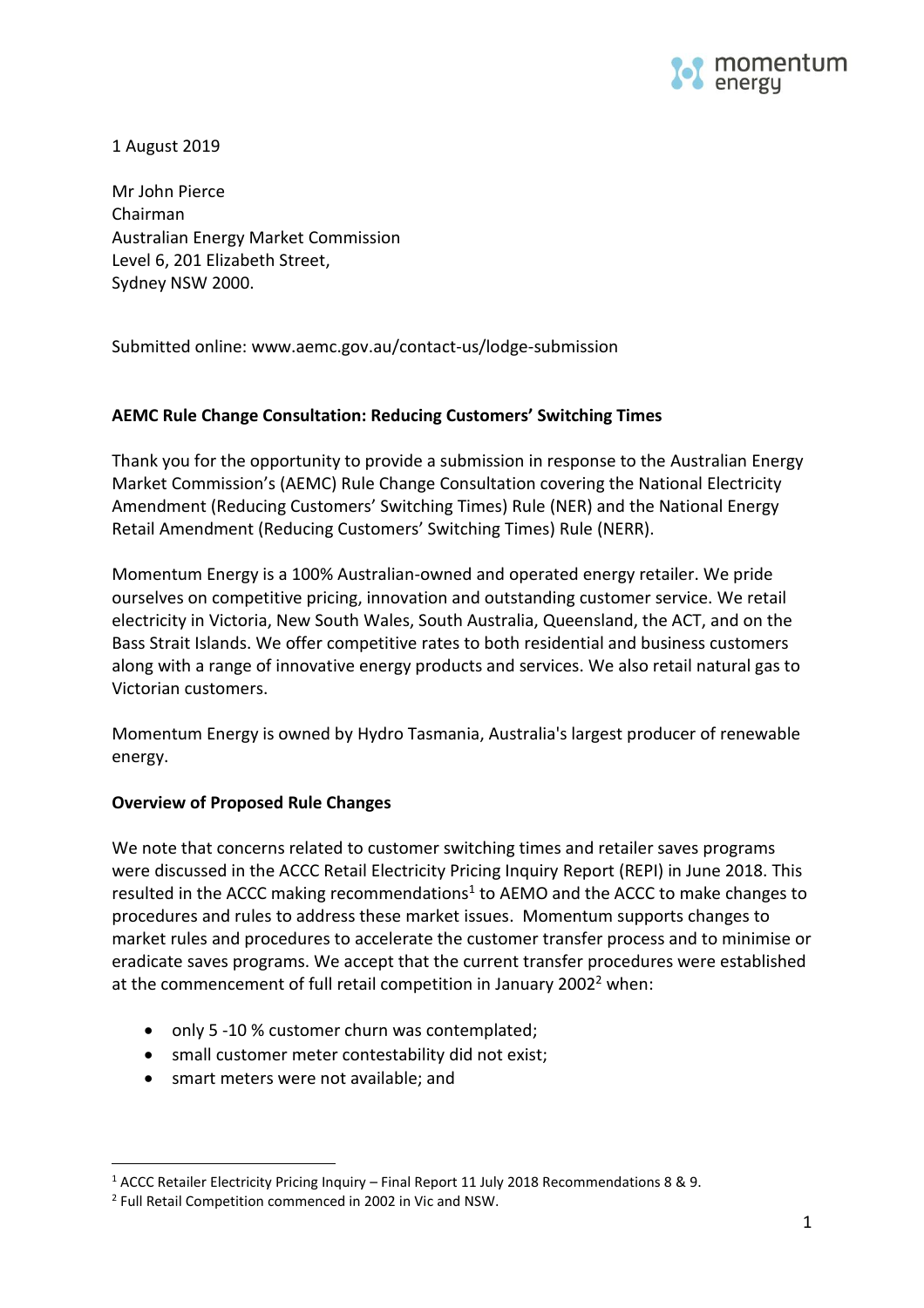

We acknowledge that customers' expectations on utility transfer timelines have significantly changed in recent years.

We also agree that retailer "saves" programs have largely been developed as a consequence of the current transfer rule notifications which advise the losing retailer of a pending transfer. However we point out that the very existence of these programs are an indication of an active competitive energy market. Nevertheless, we agree that "saves" programs do not necessarily deliver an ideal customer experience and we support changes to the procedures that will minimise the effectiveness of these programs.

It was also mentioned in the ACCC REPI report that direct marketing activities were discussed in a review of the Australian Consumer Law (ACL) in a 2017 review. The ACL originally established the ten business day cooling off period to primarily protect customers from intrusive sales caused during unsolicited sales activities. This same cooling off period is reflected in various other energy specific regulatory codes for all forms of sales activities related to energy contracts.

The AEMO procedure change proposes, in its High Level Design (HLD), that customers will be able to transfer between retailers within two business days. It is unclear why AEMO has selected the two day period for transfers to be completed other than it would minimise saves activities and deliver exceptional customer service.

The AEMO HLD proposes that if a customer cools off within ten business days that the procedures will facilitate a transition of the customer back to its original retailer. This is unlikely to be a seamless process for industry and it could also cause customer confusion especially if a bill was issued by the new retailer before the transition.

Momentum is of the view that it may now be an appropriate time for the AEMC and AEMO to reconsider the cooling off period for energy sales and that this outcome could be included into the final rules and procedures determined to accelerate customer transfers. For example the cooling off period could be reduced to three business days with the transfer to complete after another two business days ensuring a total transfer period of five business days. This could accommodate a customer changing their mind within the cooling off period, prior to the transfer occurring and avoid a transfer back to the original retailer as would occur under the AEMO proposal. It would still result in a five day transfer period which is a substantial reduction of the current average transfer timelines of  $14 - 70$  days<sup>3</sup> depending on which jurisdiction the site is located.

## **Rule Change Request Approach**

 $\overline{a}$ 

Overall we agree that the rule changes required to implement the AEMO HLD appear minimal but it is not ideal to be considering rule changes in parallel with procedure changes which have not been fully consulted on or finalised. The AEMC advised this approach has been taken to reduce the overall implementation timeline. Momentum is of the view that there is no urgency or immediate market failure that justifies this rapid approach to such an

 $3$  With manually read meters up to 70 days post the cooling offer period. With remotely read metering 14 days with uncertainty as to whether this timeframe includes any part of the cooling off period.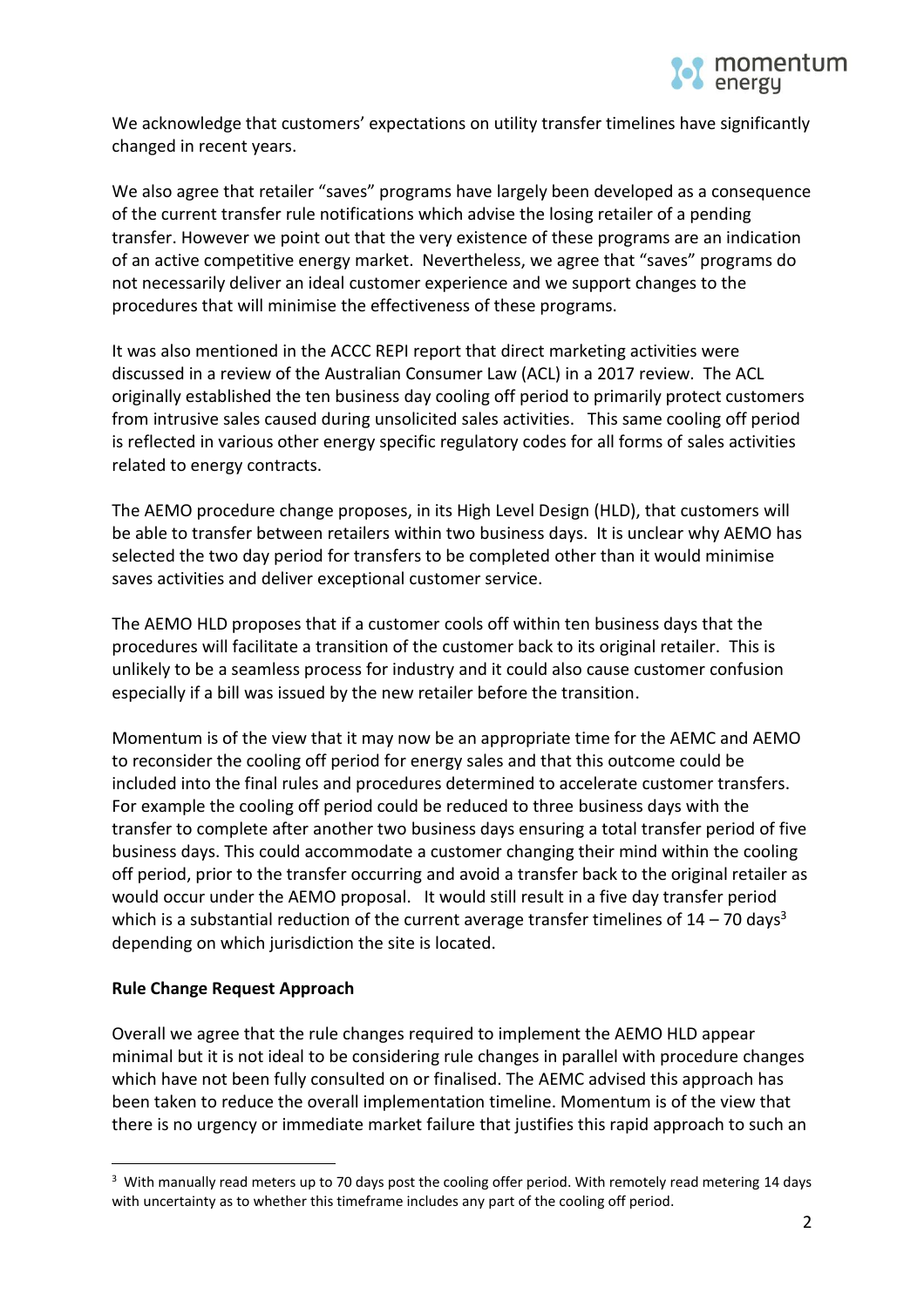

important change, which will likely have significant system impacts and costs to most market participants.

We consider that the case to progress such reforms has in fact reduced since the publication of the REPI as the recent introduction of a Default Market Offer has reduced the risk of customers being stranded on uncompetitive offers and consequently the need to ensure that they can switch more quickly. Any analysis used to underpin the justification for this rule change must reflect the current rather than the historical state of the market.

The proposal to remove or separate the role nomination functions related to metering and meter data from the customer transfer process in MSATS will reduce objections and time delays in the transfer process. However it may also require an alternative system and associated cost to perform these functions. There appears to be too many unknowns at this stage to fully assess and make comment on all of the rules and the procedures. The procedures should be fully determined prior to assessing all of the relevant rules including a review of the cooling off period.

# **Cooling Off Period**

While we understand that any changes to the cooling off period will be a sensitive consumer issue, nevertheless we would like to highlight the following additional issues that reinforce that a review is warranted:

- The purchase of residential and farming land properties in Victoria are subject to a 3 business day cooling off period. Residential properties in Victoria have an average value of around \$650K. Whereas an average electricity annual account is around \$1500;
- The existing 10 day cooling off period was originally initiated to provide better protection for unsolicited energy sales. A large proportion of energy sales are now initiated by customers proactively utilising various mediums and there are regulated requirements for pre-sale information provisions such as Energy Fact Sheets and clear advice obligations;
- With the introduction of a reduced transfer period a customer will be able to promptly transfer back to another retailer if they believe they had made an inappropriate contractual decision; and
- Many retailers do not charge contract exit fees and theses fees are regulated in some jurisdictions so re-contracting will not incur significant costs in most cases.

## **Specific Questions Raised in the Consultation Paper**

Momentum has addressed the specific questions raised in the attached Stakeholder Feedback Template attached to this submission and is generally of the view that changes to the NER are minimal with some changes required to the NERR.

## **NERR Clause 30 Undercharging**

However we are particularly concerned about the proposed rule change to the NERR clause 30 that will prohibit the losing retailer from recovering any undercharge that resulted from the use of any substitute or estimated read used in the transfer process. We note and agree